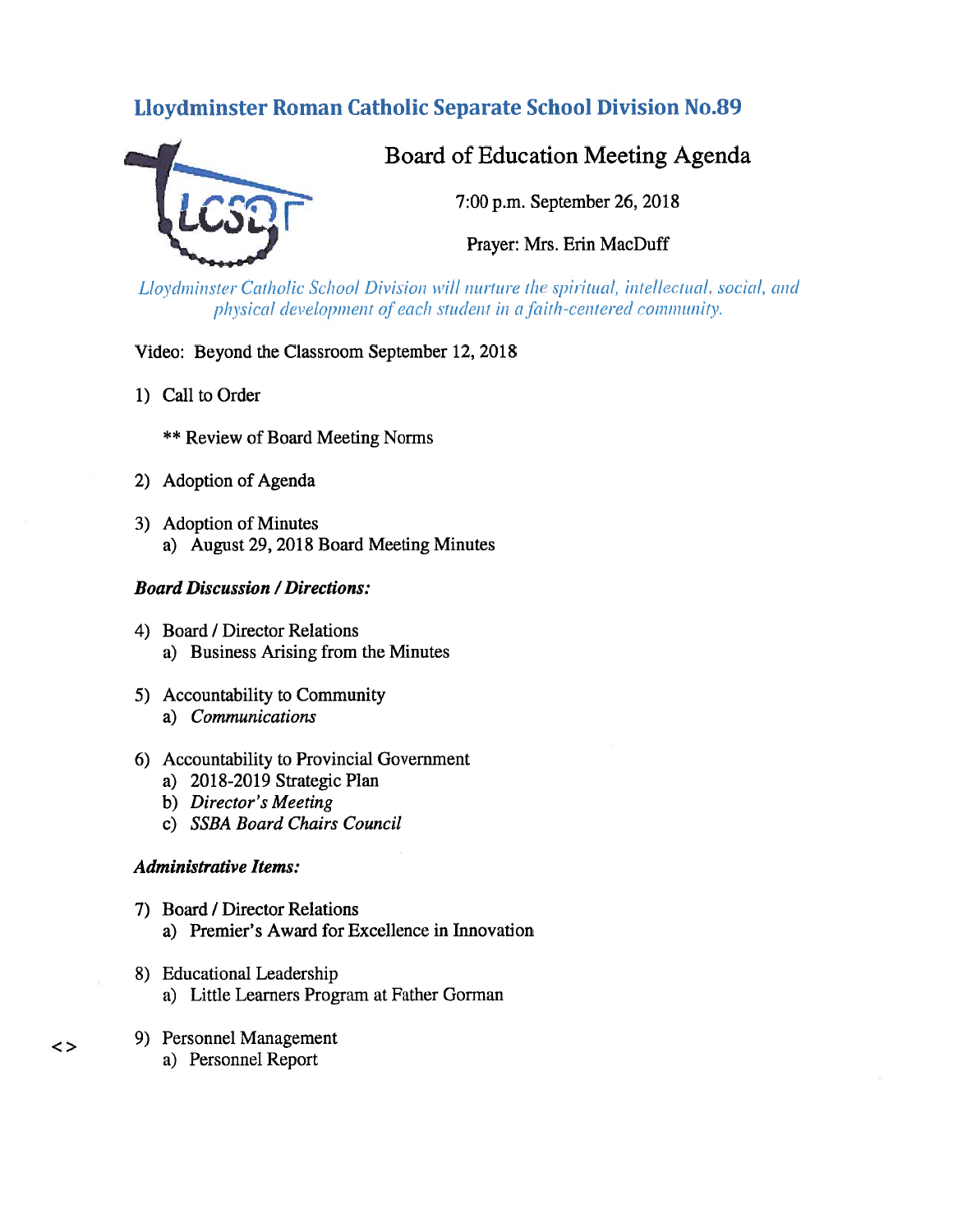# 10) Information Items

- a) Thanksgiving food Drive
- b) Lloydminster District and Co-op Fuel Good Day Results
- c) Richard & Deborah Popovich In Concert
- d) The Carillon Article "The Wholeness of Catholic Education"
- 11) Correspondence
- 12) Identification of Emergent Items
- 13) Closing Prayer
- 14) Adjournment

October Prayer: Mrs. Laurie Makichuk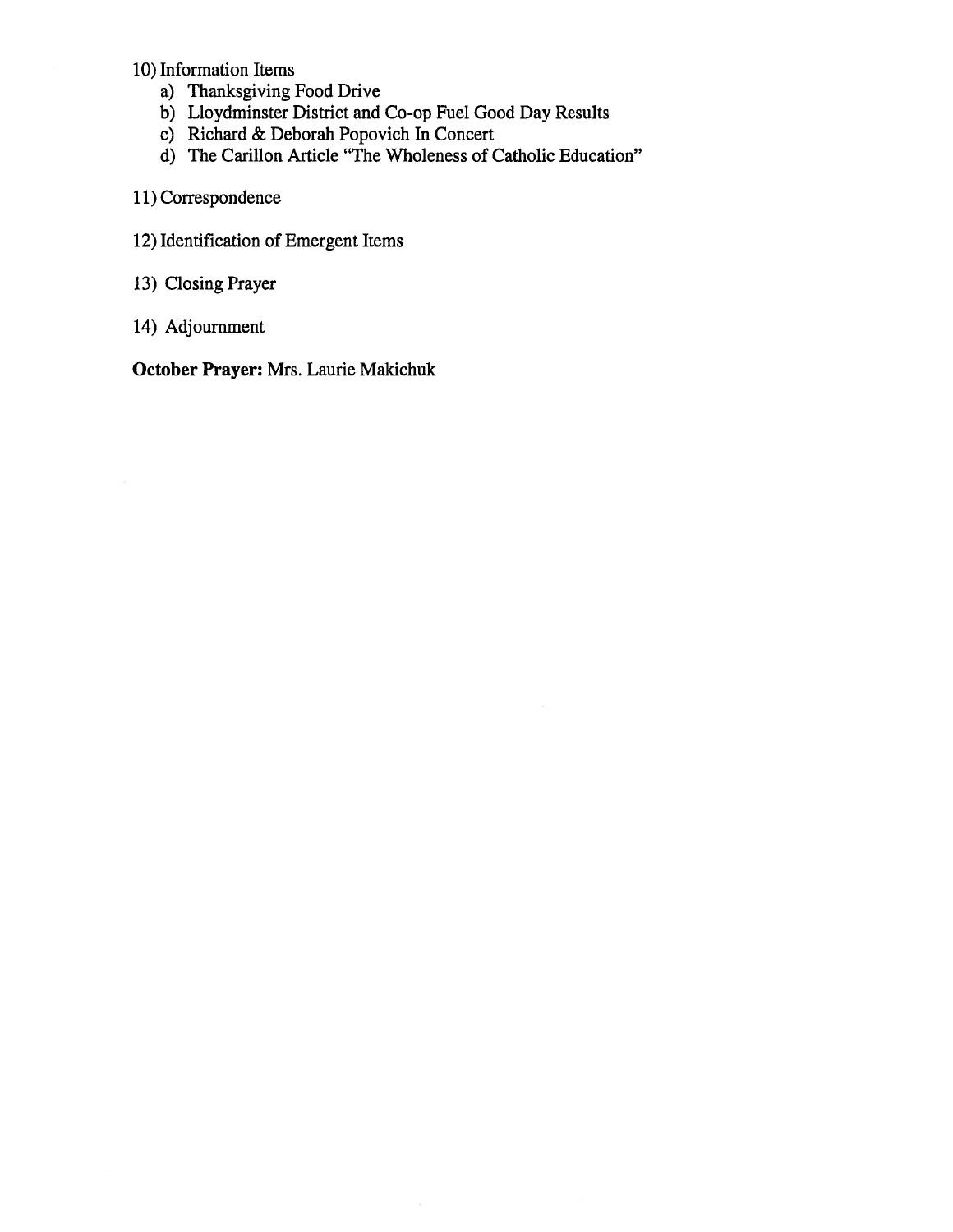# LLOYDMINSTER R.C.S.S.D. #89

# MINUTES OF THE REGULAR BOARD MEETING

#### Wednesday, September 26, 2018

TIME AND PLACE: The meeting commenced at 7:02 p.m. in the Board Room.

**ATTENDANCE:** Mrs. Paula Scott (Chair) Mrs. Michelle Rusteika Mrs. Laurie Makichuk (arrive 7:17 pm) Mrs. Jill Wytrykusz Mrs. Erin MacDuff Mr. Calvin Fendelet Mr. Chris Carnell

> Mr. Nigel McCarthy, Director of Education Mrs. Melanie Stelmaschuk, Chief financial Officer Ms. Glenda Kary, Deputy Director of Education Mr. Kevin Kusch, Deputy Director of Learning

#### ABSENT:

Prayer led by Mrs. Erin MacDuff

#### ADDITIONS:

Video:

- i. Beyond the Classroom September 12, 2018
- 18/09/26-01 Mrs. Michelle Rusteika moved that the Board of Education adopt Agenda the agenda, as presented.

#### **CARRIED**

| 18/09/26-02<br><b>August 29, 2018</b><br><b>Minutes</b> | Mrs. Erin MacDuff moved that the Board of Education<br>approve August 29, 2018 Board Meeting minutes, as presented. |
|---------------------------------------------------------|---------------------------------------------------------------------------------------------------------------------|
|                                                         | <b>CARRIED</b>                                                                                                      |
| 18/09/26-03<br>2018-2019                                | Mrs. Jill Wytrykusz moved that the Board of Education<br>approve the 2018-2019 Strategic Plan for submission to     |

Strategic Plan the Ministry of Education.

# CARRIED